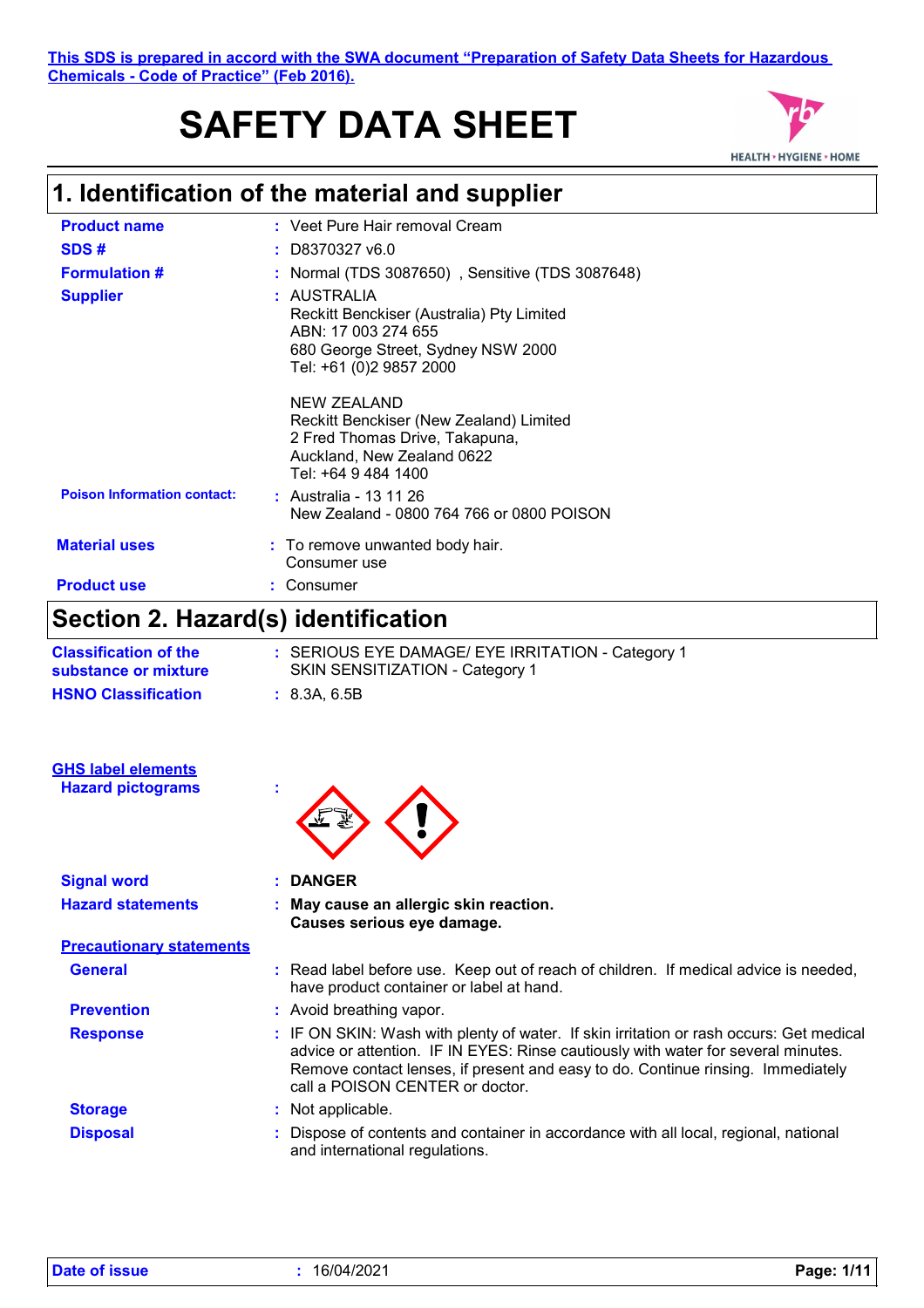# **Section 2. Hazard(s) identification**

| <b>Supplemental label</b>                              | : Safety Label Language:                                                                                                                                                |
|--------------------------------------------------------|-------------------------------------------------------------------------------------------------------------------------------------------------------------------------|
| elements                                               | SUITABLE BOTH FOR WOMEN AND MEN                                                                                                                                         |
|                                                        | Precautions                                                                                                                                                             |
|                                                        | Retain outer packaging for full precautions and directions for use.                                                                                                     |
|                                                        | Read and follow all precautions and directions before use. Do not exceed 6 minutes                                                                                      |
|                                                        | (Normal and Dry variant) / 10 minutes (Sensitive variant) total application time.                                                                                       |
|                                                        | Suitable for use on the legs, arms, underarms & bikini line. NOT SUITABLE for use                                                                                       |
|                                                        | on head, face, eyes, nose, ears, around the anus, genitals and nipples or any other<br>body parts.                                                                      |
|                                                        | Do not use on varicose veins, scars, moles, spotty, broken, irritated, sunburnt skin or<br>on skin that has had an adverse reaction to hair removal creams in the past. |
|                                                        | Always leave 72 hours between hair removal sessions.                                                                                                                    |
|                                                        | Check with your doctor before using if you are on any medication which can affect                                                                                       |
|                                                        | the skin, if you suffer from any skin related disorder, or if you have a condition which<br>may affect the skin.                                                        |
|                                                        | Before every use, TEST YOUR SKIN REACTION by applying and removing the                                                                                                  |
|                                                        | product to a small part of the area you wish to treat, following the directions for use.                                                                                |
|                                                        | lf                                                                                                                                                                      |
|                                                        | after 24 HOURS there is no adverse reaction, continue to use.                                                                                                           |
|                                                        | If you experience any smarting/tingling during use, remove the product immediately                                                                                      |
|                                                        | and rinse thoroughly with cold water. If a burning sensation persists, seek medical<br>advice.                                                                          |
|                                                        | Skin may be more sensitive for a short time after use, so avoid scratching.                                                                                             |
|                                                        | After use we recommend waiting 24 hours before using anti-perspirant, any other                                                                                         |
|                                                        | perfumed product, using artificial tanning equipment, swimming or sunbathing.<br>KEEP OUT OF REACH OF CHILDREN.                                                         |
|                                                        | In case of ingestion, seek medical advice immediately and show outer pack.                                                                                              |
|                                                        | Avoid contact with eyes. In case of contact with eyes, rinse immediately with plenty                                                                                    |
|                                                        | of                                                                                                                                                                      |
|                                                        | water and seek medical advice.                                                                                                                                          |
|                                                        | Contains alkali and thioglycolate.                                                                                                                                      |
|                                                        | Product may cause surfaces to become slippery.                                                                                                                          |
|                                                        | Avoid spillage on carpets, clothes and flooring.                                                                                                                        |
|                                                        |                                                                                                                                                                         |
| <b>Additional information</b>                          | : No known significant effects or critical hazards.                                                                                                                     |
| <b>Recommendations</b>                                 | : No known significant effects or critical hazards.                                                                                                                     |
| <b>Recommendations</b>                                 | : No known significant effects or critical hazards.                                                                                                                     |
| Other hazards which do not<br>result in classification | : None known.                                                                                                                                                           |

### **Section 3. Composition and ingredient information**

**Substance/mixture :**

: Mixture

| <b>Ingredient name</b>       | $%$ (w/w) | <b>CAS number</b> |
|------------------------------|-----------|-------------------|
| Potassium Thioglycolate      | < 10      | 34452-51-2        |
| White mineral oil, petroleum | ≤5        | 8042-47-5         |
| Slaked lime                  | ≤5        | 1305-62-0         |
| Talc                         | 3≥        | 14807-96-6        |

 **Other Non-hazardous ingredients to 100%**

**Occupational exposure limits, if available, are listed in Section 8.**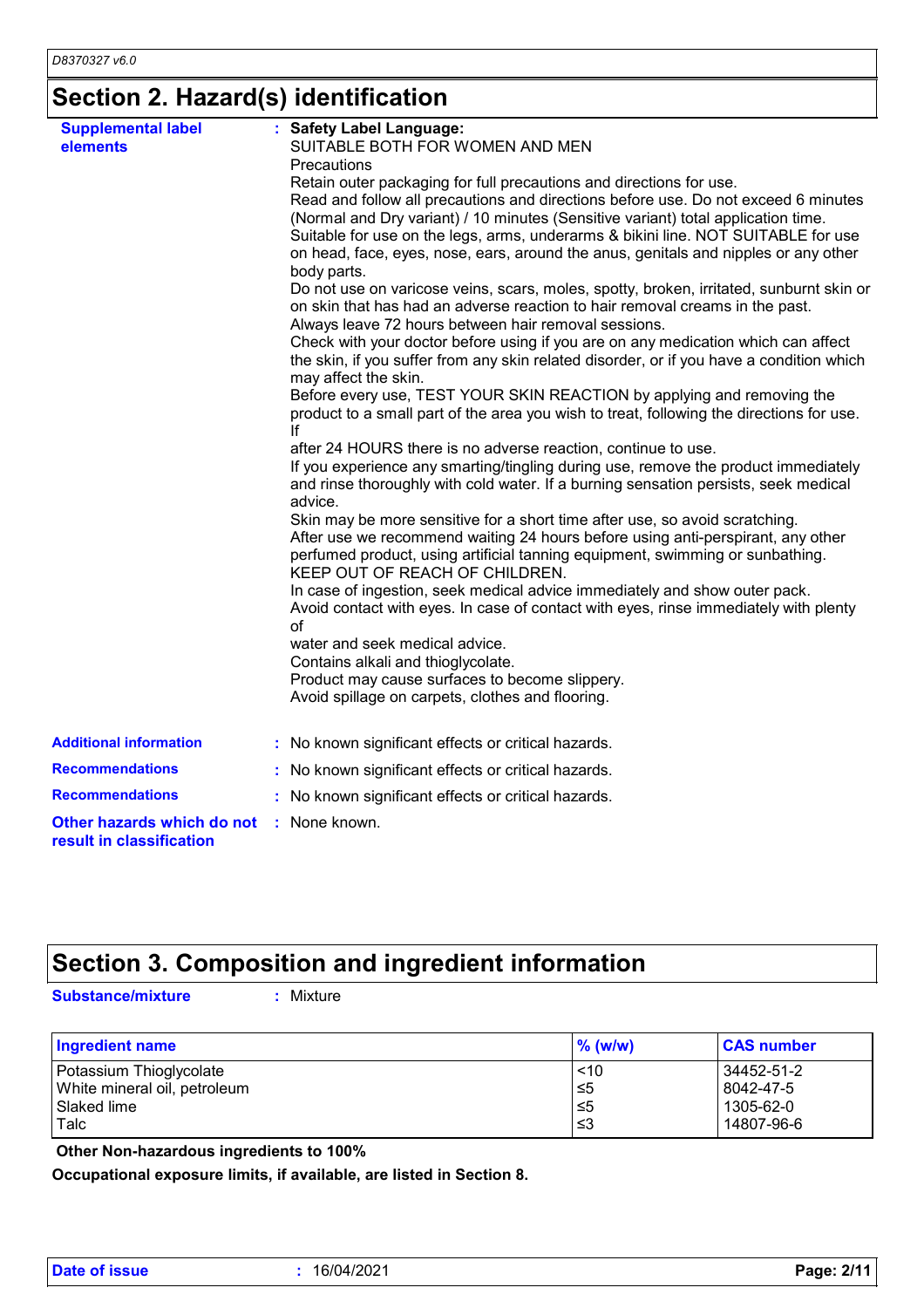# **Section 4. First aid measures**

|                     | <b>Description of necessary first aid measures</b>                                                                                                                                                                                                                                                                                                                                                                                                                                                                                                                                                                                                                                                                                                                                                                                                                                   |
|---------------------|--------------------------------------------------------------------------------------------------------------------------------------------------------------------------------------------------------------------------------------------------------------------------------------------------------------------------------------------------------------------------------------------------------------------------------------------------------------------------------------------------------------------------------------------------------------------------------------------------------------------------------------------------------------------------------------------------------------------------------------------------------------------------------------------------------------------------------------------------------------------------------------|
| <b>Eye contact</b>  | : Get medical attention immediately. Call a poison center or physician. Immediately<br>flush eyes with plenty of water, occasionally lifting the upper and lower eyelids.<br>Check for and remove any contact lenses. Continue to rinse for at least 10 minutes.<br>Chemical burns must be treated promptly by a physician.                                                                                                                                                                                                                                                                                                                                                                                                                                                                                                                                                          |
| <b>Inhalation</b>   | Get medical attention immediately. Call a poison center or physician. Remove<br>victim to fresh air and keep at rest in a position comfortable for breathing. If it is<br>suspected that fumes are still present, the rescuer should wear an appropriate mask<br>or self-contained breathing apparatus. If not breathing, if breathing is irregular or if<br>respiratory arrest occurs, provide artificial respiration or oxygen by trained personnel.<br>It may be dangerous to the person providing aid to give mouth-to-mouth<br>resuscitation. If unconscious, place in recovery position and get medical attention<br>immediately. Maintain an open airway. Loosen tight clothing such as a collar, tie,<br>belt or waistband.                                                                                                                                                  |
| <b>Skin contact</b> | Get medical attention immediately. Call a poison center or physician. Wash with<br>plenty of soap and water. Remove contaminated clothing and shoes. Wash<br>contaminated clothing thoroughly with water before removing it, or wear gloves.<br>Continue to rinse for at least 10 minutes. Chemical burns must be treated promptly<br>by a physician. In the event of any complaints or symptoms, avoid further exposure.<br>Wash clothing before reuse. Clean shoes thoroughly before reuse.                                                                                                                                                                                                                                                                                                                                                                                        |
| <b>Ingestion</b>    | Get medical attention immediately. Call a poison center or physician. Wash out<br>mouth with water. Remove dentures if any. Remove victim to fresh air and keep at<br>rest in a position comfortable for breathing. If material has been swallowed and the<br>exposed person is conscious, give small quantities of water to drink. Stop if the<br>exposed person feels sick as vomiting may be dangerous. Do not induce vomiting<br>unless directed to do so by medical personnel. If vomiting occurs, the head should<br>be kept low so that vomit does not enter the lungs. Chemical burns must be treated<br>promptly by a physician. Never give anything by mouth to an unconscious person.<br>If unconscious, place in recovery position and get medical attention immediately.<br>Maintain an open airway. Loosen tight clothing such as a collar, tie, belt or<br>waistband. |

#### **Most important symptoms/effects, acute and delayed**

| <b>Potential acute health effects</b> |                                                                                                                                |
|---------------------------------------|--------------------------------------------------------------------------------------------------------------------------------|
| <b>Eye contact</b>                    | : Causes serious eye damage.                                                                                                   |
| <b>Inhalation</b>                     | : No known significant effects or critical hazards.                                                                            |
| <b>Skin contact</b>                   | May cause an allergic skin reaction.                                                                                           |
| <b>Ingestion</b>                      | : No known significant effects or critical hazards.                                                                            |
| Over-exposure signs/symptoms          |                                                                                                                                |
| <b>Eye contact</b>                    | : Adverse symptoms may include the following:<br>pain<br>watering<br>redness                                                   |
| <b>Inhalation</b>                     | : No specific data.                                                                                                            |
| <b>Skin contact</b>                   | : Adverse symptoms may include the following:<br>pain or irritation<br>redness<br>blistering may occur                         |
| <b>Ingestion</b>                      | Adverse symptoms may include the following:<br>stomach pains                                                                   |
|                                       | <b>Indication of immediate medical attention and special treatment needed, if necessary</b>                                    |
| <b>Notes to physician</b>             | : Treat symptomatically. Contact poison treatment specialist immediately if large<br>quantities have been ingested or inhaled. |
| <b>Specific treatments</b>            | : No specific treatment.                                                                                                       |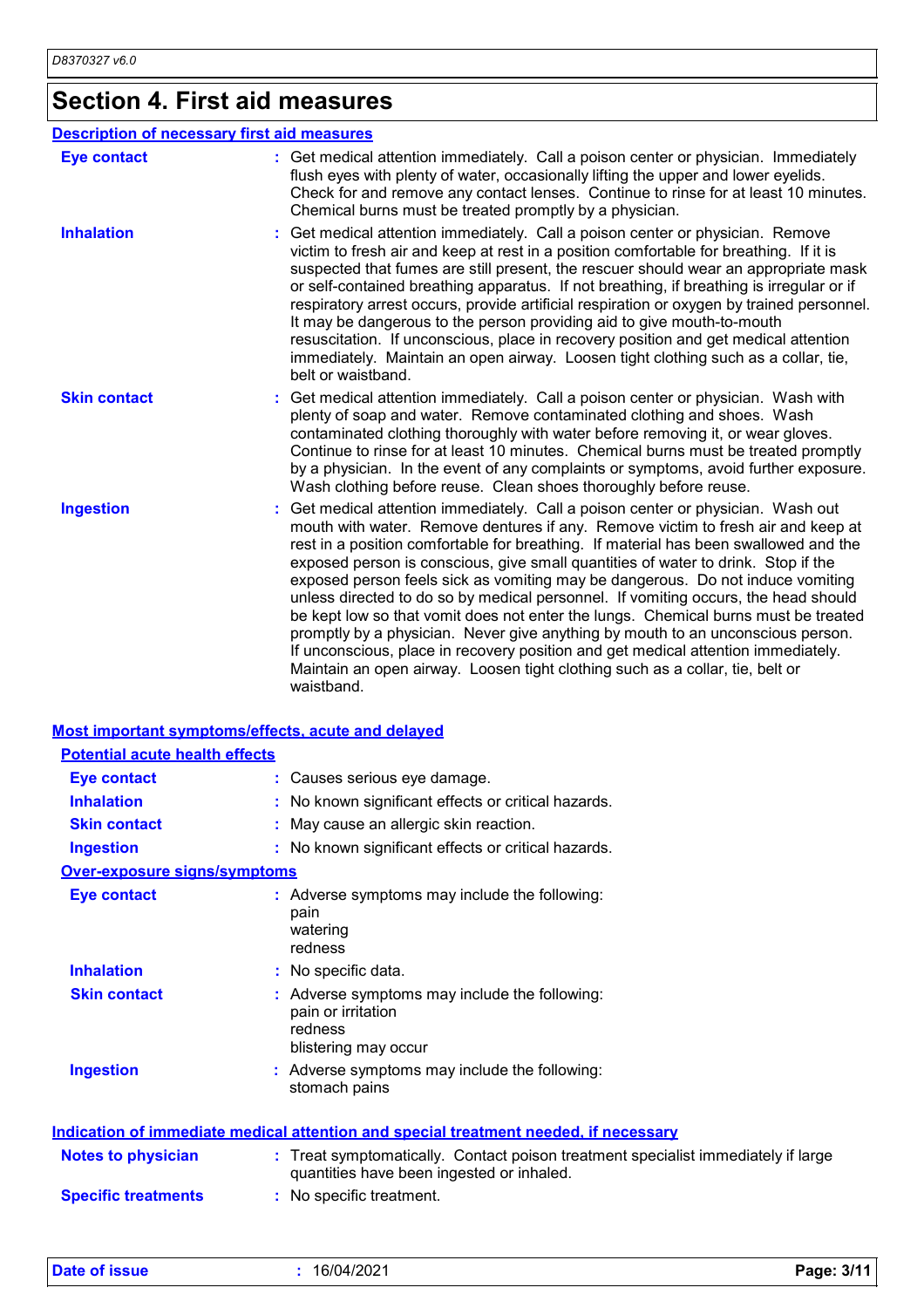# **Section 4. First aid measures**

| <b>Protection of first-aiders</b> | : No action shall be taken involving any personal risk or without suitable training. If it<br>is suspected that fumes are still present, the rescuer should wear an appropriate<br>mask or self-contained breathing apparatus. It may be dangerous to the person<br>providing aid to give mouth-to-mouth resuscitation. Wash contaminated clothing<br>thoroughly with water before removing it, or wear gloves. |
|-----------------------------------|-----------------------------------------------------------------------------------------------------------------------------------------------------------------------------------------------------------------------------------------------------------------------------------------------------------------------------------------------------------------------------------------------------------------|
|-----------------------------------|-----------------------------------------------------------------------------------------------------------------------------------------------------------------------------------------------------------------------------------------------------------------------------------------------------------------------------------------------------------------------------------------------------------------|

**See toxicological information (Section 11)**

### **Section 5. Fire-fighting measures**

| <b>Extinguishing media</b>                             |                                                                                                                                                                                                     |
|--------------------------------------------------------|-----------------------------------------------------------------------------------------------------------------------------------------------------------------------------------------------------|
| <b>Suitable extinguishing</b><br>media                 | : Use an extinguishing agent suitable for the surrounding fire.                                                                                                                                     |
| <b>Unsuitable extinguishing</b><br>media               | : None known.                                                                                                                                                                                       |
| <b>Specific hazards arising</b><br>from the chemical   | : No specific fire or explosion hazard.                                                                                                                                                             |
| <b>Hazardous thermal</b><br>decomposition products     | : No specific data.                                                                                                                                                                                 |
| <b>Special protective actions</b><br>for fire-fighters | : Promptly isolate the scene by removing all persons from the vicinity of the incident if<br>there is a fire. No action shall be taken involving any personal risk or without<br>suitable training. |
| <b>Special protective actions</b><br>for fire-fighters | : Fire-fighters should wear appropriate protective equipment and self-contained<br>breathing apparatus (SCBA) with a full face-piece operated in positive pressure<br>mode.                         |

## **Section 6. Accidental release measures**

|                                                       | <b>Personal precautions, protective equipment and emergency procedures</b>                                                                                                                                                                                                                                                                                                                                                                                                                                                                                                                                                                                                                                    |            |
|-------------------------------------------------------|---------------------------------------------------------------------------------------------------------------------------------------------------------------------------------------------------------------------------------------------------------------------------------------------------------------------------------------------------------------------------------------------------------------------------------------------------------------------------------------------------------------------------------------------------------------------------------------------------------------------------------------------------------------------------------------------------------------|------------|
| For non-emergency<br>personnel                        | : No action shall be taken involving any personal risk or without suitable training.<br>Evacuate surrounding areas. Keep unnecessary and unprotected personnel from<br>entering. Do not touch or walk through spilled material. Do not breathe vapor or<br>mist. Provide adequate ventilation. Wear appropriate respirator when ventilation is<br>inadequate. Put on appropriate personal protective equipment.                                                                                                                                                                                                                                                                                               |            |
|                                                       | For emergency responders : If specialized clothing is required to deal with the spillage, take note of any<br>information in Section 8 on suitable and unsuitable materials. See also the<br>information in "For non-emergency personnel".                                                                                                                                                                                                                                                                                                                                                                                                                                                                    |            |
| <b>Environmental precautions</b>                      | : Avoid dispersal of spilled material and runoff and contact with soil, waterways,<br>drains and sewers. Inform the relevant authorities if the product has caused<br>environmental pollution (sewers, waterways, soil or air).                                                                                                                                                                                                                                                                                                                                                                                                                                                                               |            |
| Methods and materials for containment and cleaning up |                                                                                                                                                                                                                                                                                                                                                                                                                                                                                                                                                                                                                                                                                                               |            |
| <b>Small spill</b>                                    | : Stop leak if without risk. Move containers from spill area. Dilute with water and mop<br>up if water-soluble. Alternatively, or if water-insoluble, absorb with an inert dry<br>material and place in an appropriate waste disposal container. Dispose of via a<br>licensed waste disposal contractor.                                                                                                                                                                                                                                                                                                                                                                                                      |            |
| <b>Large spill</b>                                    | Stop leak if without risk. Move containers from spill area. Approach release from<br>upwind. Prevent entry into sewers, water courses, basements or confined areas.<br>Wash spillages into an effluent treatment plant or proceed as follows. Contain and<br>collect spillage with non-combustible, absorbent material e.g. sand, earth,<br>vermiculite or diatomaceous earth and place in container for disposal according to<br>local regulations (see Section 13). Dispose of via a licensed waste disposal<br>contractor. Contaminated absorbent material may pose the same hazard as the<br>spilled product. Note: see Section 1 for emergency contact information and Section<br>13 for waste disposal. |            |
| <b>Date of issue</b>                                  | : 16/04/2021                                                                                                                                                                                                                                                                                                                                                                                                                                                                                                                                                                                                                                                                                                  | Page: 4/11 |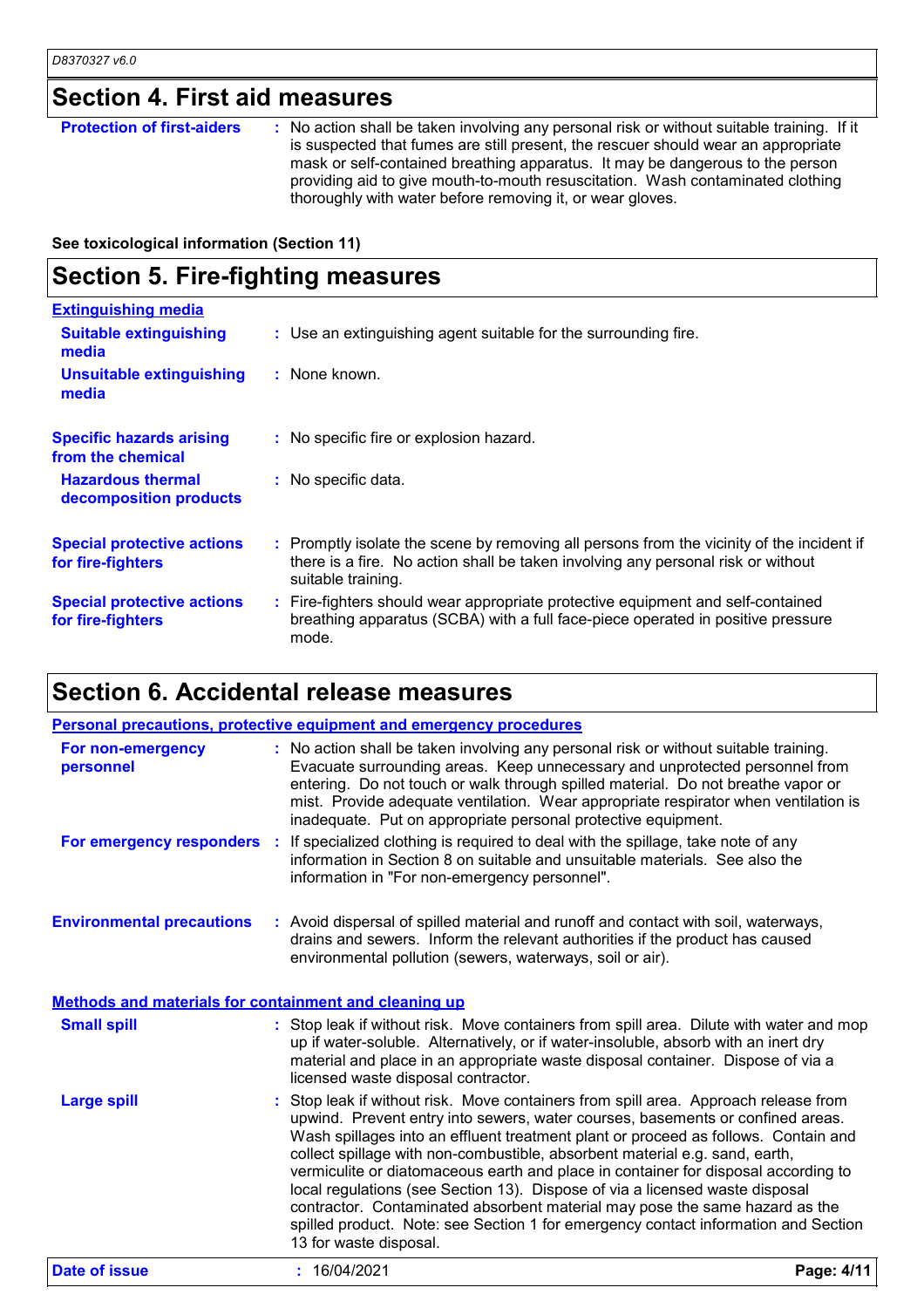### **Section 6. Accidental release measures**

**See Section 1 for emergency contact information.**

**See Section 8 for information on appropriate personal protective equipment.**

**See Section 13 for additional waste treatment information.**

### **Section 7. Handling and storage**

| <b>Precautions for safe handling</b>                                             |                                                                                                                                                                                                                                                                                                                                                                                                                                                                                                                                                                                                                                                                                                                                                                                                                                                                                             |
|----------------------------------------------------------------------------------|---------------------------------------------------------------------------------------------------------------------------------------------------------------------------------------------------------------------------------------------------------------------------------------------------------------------------------------------------------------------------------------------------------------------------------------------------------------------------------------------------------------------------------------------------------------------------------------------------------------------------------------------------------------------------------------------------------------------------------------------------------------------------------------------------------------------------------------------------------------------------------------------|
| <b>Protective measures</b>                                                       | Put on appropriate personal protective equipment (see Section 8). Persons with a<br>history of skin sensitization problems should not be employed in any process in<br>which this product is used. Do not get in eyes or on skin or clothing. Do not breathe<br>vapor or mist. Do not ingest. If during normal use the material presents a<br>respiratory hazard, use only with adequate ventilation or wear appropriate respirator.<br>Keep in the original container or an approved alternative made from a compatible<br>material, kept tightly closed when not in use. Keep away from acids. Empty<br>containers retain product residue and can be hazardous. Do not reuse container.                                                                                                                                                                                                   |
| <b>Advice on general</b><br>occupational hygiene                                 | : Eating, drinking and smoking should be prohibited in areas where this material is<br>handled, stored and processed. Workers should wash hands and face before<br>eating, drinking and smoking. Remove contaminated clothing and protective<br>equipment before entering eating areas. See also Section 8 for additional<br>information on hygiene measures.                                                                                                                                                                                                                                                                                                                                                                                                                                                                                                                               |
| <b>Conditions for safe storage,</b><br>including any<br><b>incompatibilities</b> | Veet Hair Removal Cream for Normal Skin (TDS 3087650) and Veet Hair<br>Removal Cream for Dry Skin (TDS 3087649):<br>The product is not permitted to be stored at 50°C or above at any time.<br>Storage conditions : "Keep in cool, dry, ventilated storage. Keep in original<br>container. Keep from freezing."<br><b>Supply Chain information:</b> "Do not store at 40°C for more than 20 weeks. This<br>product should not be stored below -20°C.<br>Veet Hair Removal Cream for Sensitive Skin (TDS 3087648)<br>The product is not permitted to be stored at $60^{\circ}$ C or above at any time.<br>Storage conditions : "Keep in cool, dry, ventilated storage. Keep in original<br>container. Keep from freezing."<br>Supply Chain information : "Do not store at 50°C for more than 4 weeks. Do not<br>store at 40°C for more than 20 weeks. This product should not be stored below |
|                                                                                  | $-20^{\circ}$ C                                                                                                                                                                                                                                                                                                                                                                                                                                                                                                                                                                                                                                                                                                                                                                                                                                                                             |

### **Section 8. Exposure controls and personal protection**

#### **Control parameters**

#### **Australia**

#### **Occupational exposure limits**

| <b>Ingredient name</b>                                                          | <b>Exposure limits</b>                                                                                                                                          |
|---------------------------------------------------------------------------------|-----------------------------------------------------------------------------------------------------------------------------------------------------------------|
| Distillates (petroleum), solvent-refined heavy paraffinic<br><b>Slaked lime</b> | Safe Work Australia (Australia, 4/2018).<br>TWA: 5 mg/m <sup>3</sup> 8 hours. Form: mist<br>Safe Work Australia (Australia, 4/2018).<br>TWA: 5 $mg/m3$ 8 hours. |

#### **New Zealand**

**Occupational exposure limits : No exposure standard allocated.**

| <b>Ingredient name</b>                                    | <b>Exposure limits</b>                                                                                                                            |
|-----------------------------------------------------------|---------------------------------------------------------------------------------------------------------------------------------------------------|
| Distillates (petroleum), solvent-refined heavy paraffinic | NZ HSWA 2015 (New Zealand, 11/2017).<br>WES-TWA: 5 mg/m <sup>3</sup> 8 hours. Form: Mist<br>WES-STEL: 10 mg/m <sup>3</sup> 15 minutes. Form: Mist |
| calcium dihydroxide                                       | NZ HSWA 2015 (New Zealand, 11/2017).<br>WES-TWA: 5 mg/m <sup>3</sup> 8 hours.                                                                     |

**Date of issue :** 16/04/2021 **Page: 5/11**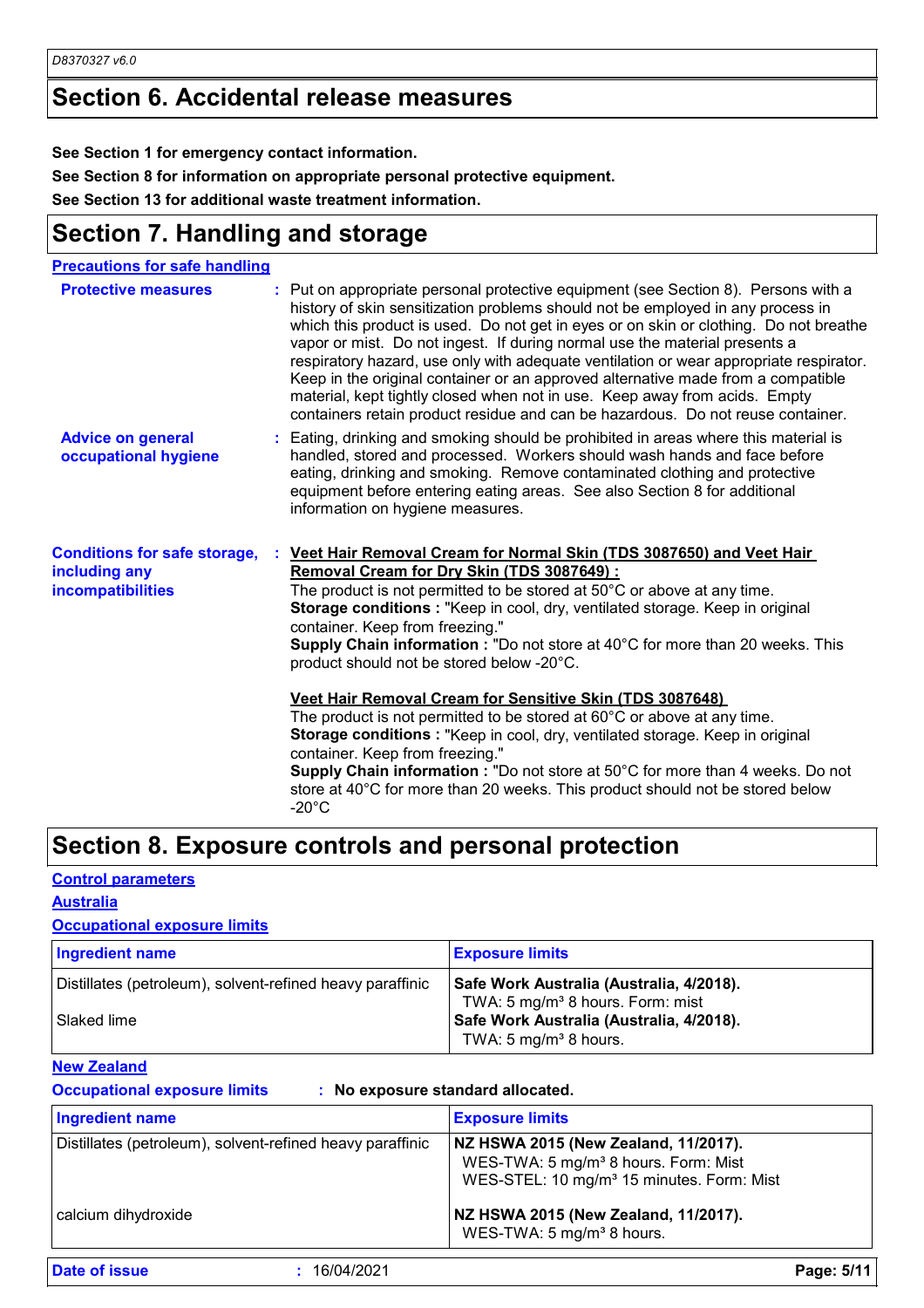# **Section 8. Exposure controls and personal protection**

| <b>Appropriate engineering</b><br>controls       | : If user operations generate dust, fumes, gas, vapor or mist, use process enclosures,<br>local exhaust ventilation or other engineering controls to keep worker exposure to<br>airborne contaminants below any recommended or statutory limits.                                                                                                                                                                                                                            |
|--------------------------------------------------|-----------------------------------------------------------------------------------------------------------------------------------------------------------------------------------------------------------------------------------------------------------------------------------------------------------------------------------------------------------------------------------------------------------------------------------------------------------------------------|
| <b>Environmental exposure</b><br><b>controls</b> | Emissions from ventilation or work process equipment should be checked to ensure<br>they comply with the requirements of environmental protection legislation. In some<br>cases, fume scrubbers, filters or engineering modifications to the process<br>equipment will be necessary to reduce emissions to acceptable levels.                                                                                                                                               |
| <b>Individual protection measures</b>            |                                                                                                                                                                                                                                                                                                                                                                                                                                                                             |
| <b>Hygiene measures</b>                          | : Wash hands, forearms and face thoroughly after handling chemical products, before<br>eating, smoking and using the lavatory and at the end of the working period.<br>Appropriate techniques should be used to remove potentially contaminated clothing.<br>Contaminated work clothing should not be allowed out of the workplace. Wash<br>contaminated clothing before reusing. Ensure that eyewash stations and safety<br>showers are close to the workstation location. |
| <b>Eye/face protection</b>                       | Safety eyewear complying with an approved standard should be used when a risk<br>assessment indicates this is necessary to avoid exposure to liquid splashes, mists,<br>gases or dusts. If contact is possible, the following protection should be worn,<br>unless the assessment indicates a higher degree of protection: chemical splash<br>goggles and/or face shield. If inhalation hazards exist, a full-face respirator may be<br>required instead.                   |
| <b>Skin protection</b>                           |                                                                                                                                                                                                                                                                                                                                                                                                                                                                             |
| <b>Hand protection</b>                           | : Considering the parameters specified by the glove manufacturer, check during use<br>that the gloves are still retaining their protective properties. It should be noted that<br>the time to breakthrough for any glove material may be different for different glove<br>manufacturers. In the case of mixtures, consisting of several substances, the<br>protection time of the gloves cannot be accurately estimated.                                                    |
| <b>Body protection</b>                           | : Personal protective equipment for the body should be selected based on the task<br>being performed and the risks involved and should be approved by a specialist<br>before handling this product.                                                                                                                                                                                                                                                                         |
| <b>Other skin protection</b>                     | : Appropriate footwear and any additional skin protection measures should be<br>selected based on the task being performed and the risks involved and should be<br>approved by a specialist before handling this product.                                                                                                                                                                                                                                                   |
| <b>Respiratory protection</b>                    | Based on the hazard and potential for exposure, select a respirator that meets the<br>appropriate standard or certification. Respirators must be used according to a<br>respiratory protection program to ensure proper fitting, training, and other important<br>aspects of use.                                                                                                                                                                                           |
|                                                  | <b>Section 9. Physical and chemical properties</b>                                                                                                                                                                                                                                                                                                                                                                                                                          |
| <b>Appearance</b>                                |                                                                                                                                                                                                                                                                                                                                                                                                                                                                             |
| <b>Dhysical state</b>                            | · Liquid Miscoust                                                                                                                                                                                                                                                                                                                                                                                                                                                           |

| Date of issue                                   | : 16/04/2021                                          | Page: 6/11 |
|-------------------------------------------------|-------------------------------------------------------|------------|
| <b>Vapor pressure</b>                           | : Not available.                                      |            |
| Lower and upper explosive<br>(flammable) limits | $:$ Not available.                                    |            |
| <b>Flammability (solid, gas)</b>                | : Not available.                                      |            |
| <b>Evaporation rate</b>                         | $:$ Not available.                                    |            |
| <b>Flash point</b>                              | : Closed cup: $>93.3^{\circ}$ C ( $>199.9^{\circ}$ F) |            |
| <b>Boiling point</b>                            | : Not available.                                      |            |
| <b>Melting point</b>                            | $:$ Not available.                                    |            |
| pH                                              | 12.2 to 12.6 [Conc. (% w/w): 100%]                    |            |
| <b>Odor threshold</b>                           | $:$ Not available.                                    |            |
| <b>Odor</b>                                     | : Not available.                                      |            |
| <b>Color</b>                                    | : White.                                              |            |
| <b>Physical state</b>                           | : Liquid. [Viscous]                                   |            |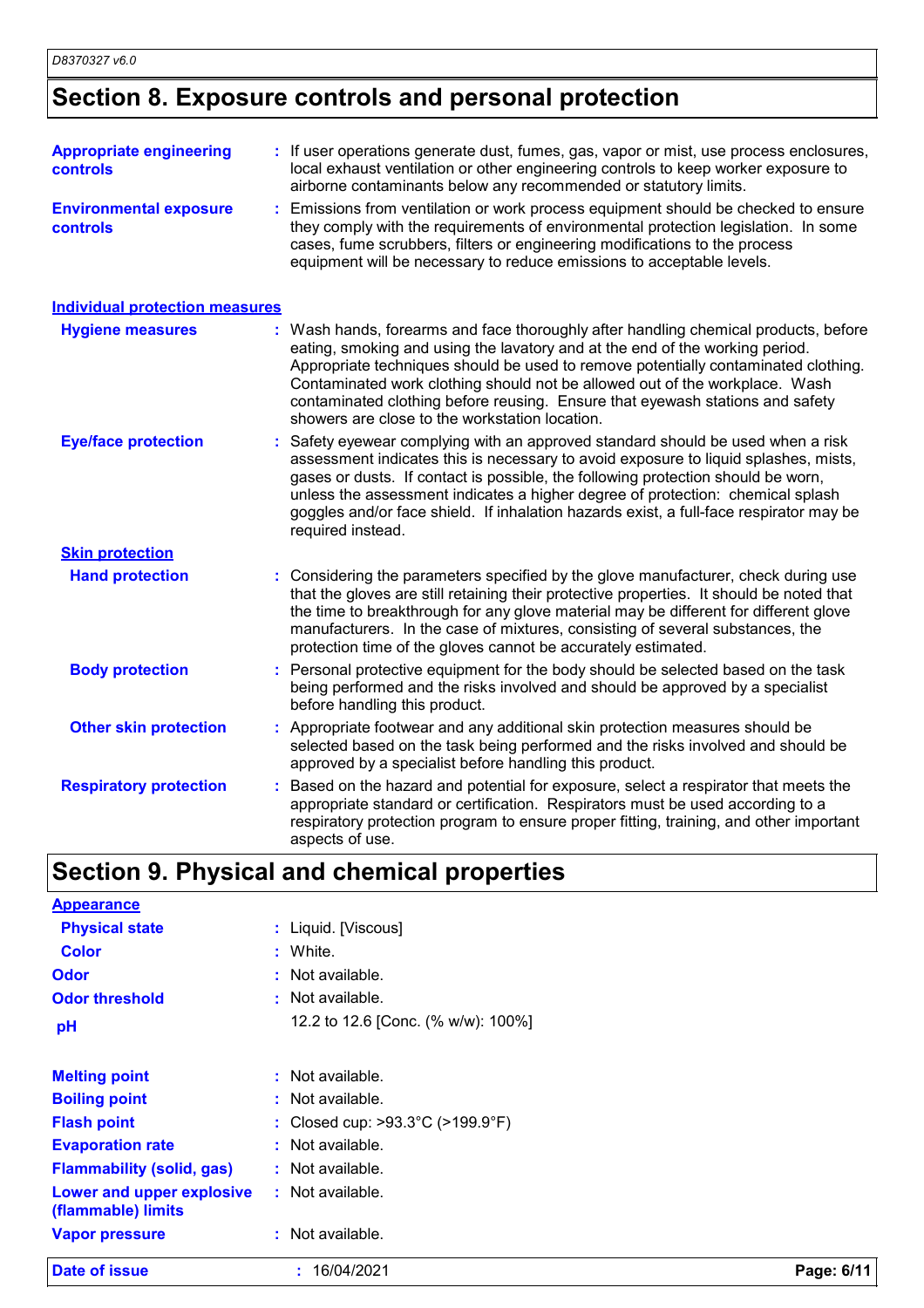### **Section 9. Physical and chemical properties**

| <b>Vapor density</b>                              | : Not available.                                                         |
|---------------------------------------------------|--------------------------------------------------------------------------|
| <b>Relative density</b>                           | $\pm 1.04$ to 1.1                                                        |
| <b>Solubility</b>                                 | : Easily soluble in the following materials: cold water and hot water.   |
| <b>Solubility in water</b>                        | $:$ Not available.                                                       |
| <b>Partition coefficient: n-</b><br>octanol/water | $:$ Not available.                                                       |
| <b>Auto-ignition temperature</b>                  | $:$ Not available.                                                       |
| <b>Decomposition temperature</b>                  | $\therefore$ Not available.                                              |
| <b>Viscosity</b>                                  | : Dynamic (room temperature): 70000 to 130000 mPa s (70000 to 130000 cP) |
| Flow time (ISO 2431)                              | $:$ Not available.                                                       |
| <b>Aerosol product</b>                            |                                                                          |

### **Section 10. Stability and reactivity**

| <b>Reactivity</b>                            | : No specific test data related to reactivity available for this product or its ingredients.              |
|----------------------------------------------|-----------------------------------------------------------------------------------------------------------|
| <b>Chemical stability</b>                    | : The product is stable.                                                                                  |
| <b>Possibility of hazardous</b><br>reactions | : Under normal conditions of storage and use, hazardous reactions will not occur.                         |
| <b>Conditions to avoid</b>                   | : No specific data.                                                                                       |
| <b>Incompatible materials</b>                | : Reactive or incompatible with the following materials:<br>acids                                         |
| <b>Hazardous decomposition</b><br>products   | : Under normal conditions of storage and use, hazardous decomposition products<br>should not be produced. |

### **Section 11. Toxicological information**

### **Information on toxicological effects**

**Acute toxicity**

| <b>Product/ingredient name</b> | ⊪Result   | <b>Species</b> | <b>Dose</b> | <b>Exposure</b> |
|--------------------------------|-----------|----------------|-------------|-----------------|
| Slaked lime                    | LD50 Oral | Rat            | 7340 mg/kg  | -               |
| $\sim$ $\sim$                  | -         |                |             |                 |

**Conclusion/Summary :** Based on available data, the classification criteria are not met.

**Irritation/Corrosion**

| <b>Product/ingredient name</b>                                                  | <b>Result</b>                                    | <b>Species</b>         | <b>Score</b> | <b>Exposure</b>                                                    | <b>Observation</b> |
|---------------------------------------------------------------------------------|--------------------------------------------------|------------------------|--------------|--------------------------------------------------------------------|--------------------|
| Slaked lime<br>Talc                                                             | Eyes - Severe irritant<br>Skin - Mild irritant   | Rabbit<br><b>Human</b> |              | 10 milligrams<br>72 hours 300<br>Micrograms<br><b>Intermittent</b> |                    |
| Veet Hair Removal Base<br>Cream FF3087650 FF3087648 FF3087649<br>(D8370327) ANZ | Skin - Primary dermal<br>irritation index (PDII) | l Human                | 10           |                                                                    |                    |

**Conclusion/Summary Skin :** On the basis of test data: Non-irritating to the skin. **Eyes :** Causes serious eye damage. **Respiratory :** Based on available data, the classification criteria are not met.

### **Sensitization**

Not available.

**Conclusion/Summary**

**Date of issue :** 16/04/2021 **Page: 7/11**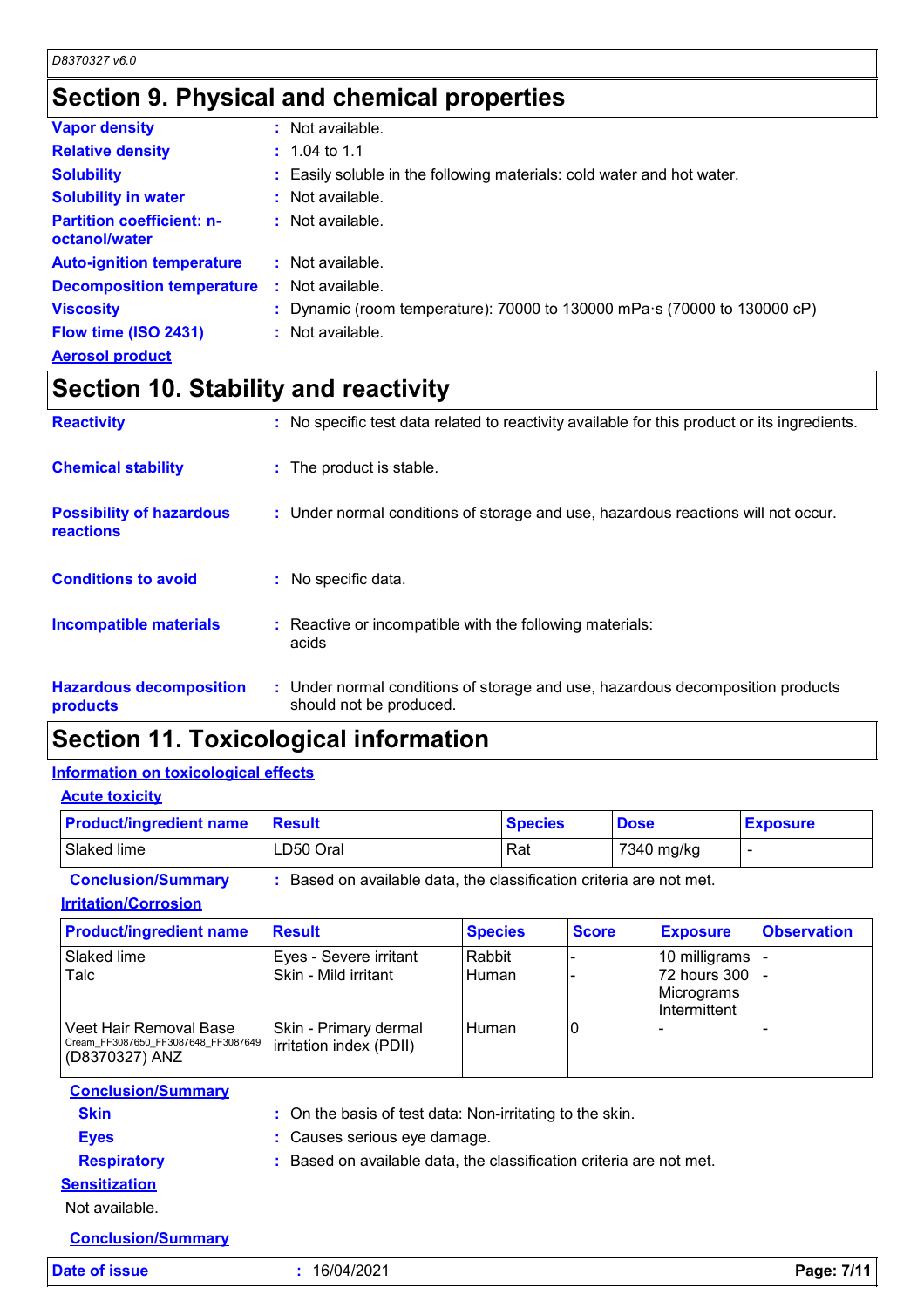### **Section 11. Toxicological information**

| <b>Skin</b>                                                                 | : May cause an allergic skin reaction.                              |
|-----------------------------------------------------------------------------|---------------------------------------------------------------------|
| <b>Respiratory</b>                                                          | : Based on available data, the classification criteria are not met. |
| <b>Mutagenicity</b><br>Not available.                                       |                                                                     |
| <b>Conclusion/Summary</b><br><b>Carcinogenicity</b><br>Not available.       | : Based on available data, the classification criteria are not met. |
| <b>Conclusion/Summary</b><br><b>Reproductive toxicity</b><br>Not available. | : Based on available data, the classification criteria are not met. |
| <b>Conclusion/Summary</b><br><b>Teratogenicity</b><br>Not available.        | : Based on available data, the classification criteria are not met. |

**Conclusion/Summary :** Based on available data, the classification criteria are not met.

#### **Specific target organ toxicity (single exposure)**

| <b>Name</b>             | <b>Category</b> | <b>Route of</b><br>exposure | <b>Target organs</b>            |
|-------------------------|-----------------|-----------------------------|---------------------------------|
| Potassium Thioglycolate | Category 3      | Not applicable.             | Respiratory tract<br>irritation |
| Slaked lime             | Category 3      | Not applicable.             | Respiratory tract<br>irritation |

#### **Specific target organ toxicity (repeated exposure)**

| <b>Name</b>             | <b>Category</b> | <b>Route of</b><br>exposure | ∣Target organs   |
|-------------------------|-----------------|-----------------------------|------------------|
| Potassium Thioglycolate | Category 2      | <b>Not determined</b>       | l Not determined |

#### **Aspiration hazard**

Not available.

| <b>Information on the likely</b><br>routes of exposure | : Not available.                                    |
|--------------------------------------------------------|-----------------------------------------------------|
| <b>Potential acute health effects</b>                  |                                                     |
| <b>Eye contact</b>                                     | : Causes serious eye damage.                        |
| <b>Inhalation</b>                                      | : No known significant effects or critical hazards. |
| <b>Skin contact</b>                                    | : May cause an allergic skin reaction.              |
| <b>Ingestion</b>                                       | : No known significant effects or critical hazards. |

|                     | <b>Symptoms related to the physical, chemical and toxicological characteristics</b> |
|---------------------|-------------------------------------------------------------------------------------|
| Eye contact         | : Adverse symptoms may include the following:<br>pain<br>watering<br>redness        |
| <b>Inhalation</b>   | : No specific data.                                                                 |
| <b>Skin contact</b> | : Adverse symptoms may include the following:                                       |

pain or irritation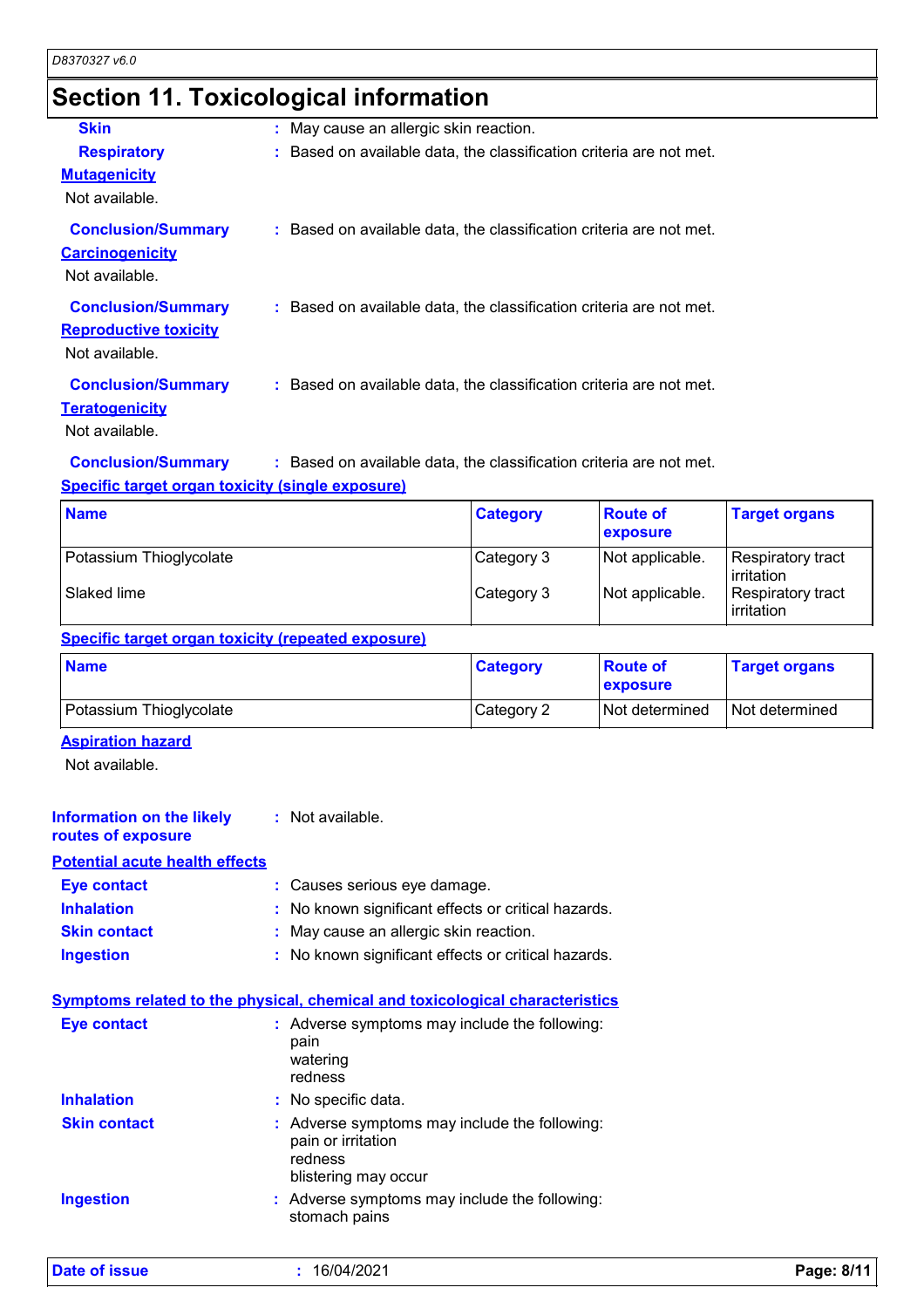### **Section 11. Toxicological information**

|                                                   | Delayed and immediate effects and also chronic effects from short and long term exposure                 |
|---------------------------------------------------|----------------------------------------------------------------------------------------------------------|
| <b>Short term exposure</b>                        |                                                                                                          |
| <b>Potential immediate</b><br><b>effects</b>      | : Not available.                                                                                         |
| <b>Potential delayed effects</b>                  | : Not available.                                                                                         |
| <b>Long term exposure</b>                         |                                                                                                          |
| <b>Potential immediate</b><br>effects             | $:$ Not available.                                                                                       |
| <b>Potential delayed effects : Not available.</b> |                                                                                                          |
| <b>Potential chronic health effects</b>           |                                                                                                          |
| Not available.                                    |                                                                                                          |
| <b>Conclusion/Summary</b>                         | : Based on available data, the classification criteria are not met.                                      |
| <b>General</b>                                    | : Once sensitized, a severe allergic reaction may occur when subsequently exposed<br>to very low levels. |
| <b>Carcinogenicity</b>                            | : No known significant effects or critical hazards.                                                      |
| <b>Mutagenicity</b>                               | : No known significant effects or critical hazards.                                                      |
| <b>Teratogenicity</b>                             | : No known significant effects or critical hazards.                                                      |
| <b>Developmental effects</b>                      | : No known significant effects or critical hazards.                                                      |
| <b>Fertility effects</b>                          | : No known significant effects or critical hazards.                                                      |
|                                                   |                                                                                                          |

#### **Numerical measures of toxicity**

**Acute toxicity estimates**

Not available.

### **Section 12. Ecological information**

#### **Toxicity**

| <b>Product/ingredient name</b> | Result                              | <b>Species</b>                            | <b>Exposure</b> |
|--------------------------------|-------------------------------------|-------------------------------------------|-----------------|
| Slaked lime                    | Acute LC50 33884.4 µg/l Fresh water | Fish - Clarias gariepinus -<br>Fingerling | 96 hours        |

#### **Persistence and degradability**

| <b>Product/ingredient name</b>  | <b>Aquatic half-life</b> | <b>Photolysis</b> | Biodegradability |
|---------------------------------|--------------------------|-------------------|------------------|
| White mineral oil, petroleum  - |                          |                   | <b>Readily</b>   |

### **Bioaccumulative potential**

| <b>Product/ingredient name</b>                                  | <b>LogP</b> <sub>ow</sub> | <b>BCF</b> | <b>Potential</b> |
|-----------------------------------------------------------------|---------------------------|------------|------------------|
| Distillates (petroleum),<br>solvent-refined heavy<br>paraffinic | 13.9 to 6                 |            | high             |

#### **Mobility in soil**

**Soil/water partition coefficient (Koc)** 

**:** Not available.

**Other adverse effects** : No known significant effects or critical hazards.

Release of large quantities into water may cause a pH-change resulting in danger for aquatic life.

| Date of issue | 16/04/2021 | Page: 9/11 |
|---------------|------------|------------|
|---------------|------------|------------|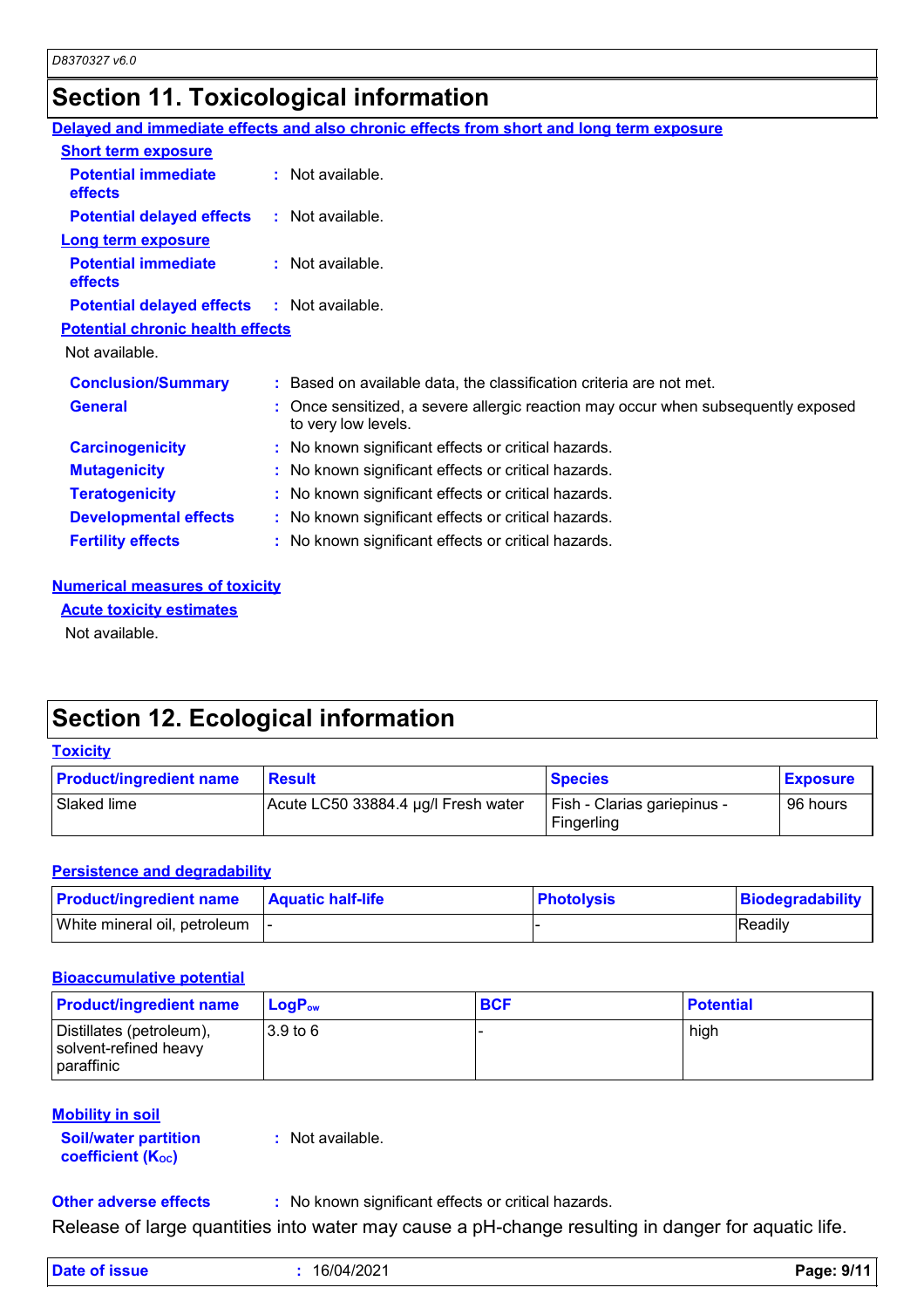### **Section 13. Disposal considerations**

#### The generation of waste should be avoided or minimized wherever possible. Disposal of this product, solutions and any by-products should at all times comply with the requirements of environmental protection and waste disposal legislation and any regional local authority requirements. Dispose of surplus and nonrecyclable products via a licensed waste disposal contractor. Waste should not be disposed of untreated to the sewer unless fully compliant with the requirements of all authorities with jurisdiction. Waste packaging should be recycled. Incineration or landfill should only be considered when recycling is not feasible. This material and its container must be disposed of in a safe way. Care should be taken when handling emptied containers that have not been cleaned or rinsed out. Empty containers or liners may retain some product residues. Avoid dispersal of spilled material and runoff and contact with soil, waterways, drains and sewers. **Disposal methods :**

### **Section 14. Transport information**

|                                      | <b>ADG</b>               | <b>ADR/RID</b>           | <b>IMDG</b>              | <b>IATA</b>              |
|--------------------------------------|--------------------------|--------------------------|--------------------------|--------------------------|
| <b>UN number</b>                     | Not regulated.           | Not regulated.           | Not regulated.           | Not regulated.           |
| <b>UN proper</b><br>shipping name    |                          |                          |                          | $\overline{\phantom{0}}$ |
| <b>Transport hazard</b><br>class(es) | $\overline{\phantom{a}}$ | -                        |                          | $\overline{\phantom{0}}$ |
| <b>Packing group</b>                 | $\overline{\phantom{a}}$ | $\overline{\phantom{0}}$ | $\overline{\phantom{0}}$ |                          |
| <b>Environmental</b><br>hazards      | No.                      | No.                      | No.                      | No.                      |

**Special precautions for user** : Transport within user's premises: always transport in closed containers that are upright and secure. Ensure that persons transporting the product know what to do in the event of an accident or spillage.

**Transport in bulk according :** Not available. **to IMO instruments**

### **Section 15. Regulatory information**

**Standard for the Uniform Scheduling of Medicines and Poisons**

Not scheduled

**Model Work Health and Safety Regulations - Scheduled Substances**

No listed substance

| <b>Australia inventory (AICS)</b>                           | : All components are listed or exempted. |
|-------------------------------------------------------------|------------------------------------------|
| <b>New Zealand Inventory of</b><br><b>Chemicals (NZIoC)</b> | : All components are listed or exempted. |
| <b>HSNO Group Standard</b>                                  | : Cosmetic Products                      |
| <b>HSNO Approval Number</b>                                 | : HSR002552                              |
| <b>Approved Handler</b><br><b>Requirement</b>               | : No.                                    |
| <b>Tracking Requirement</b>                                 | : No.                                    |